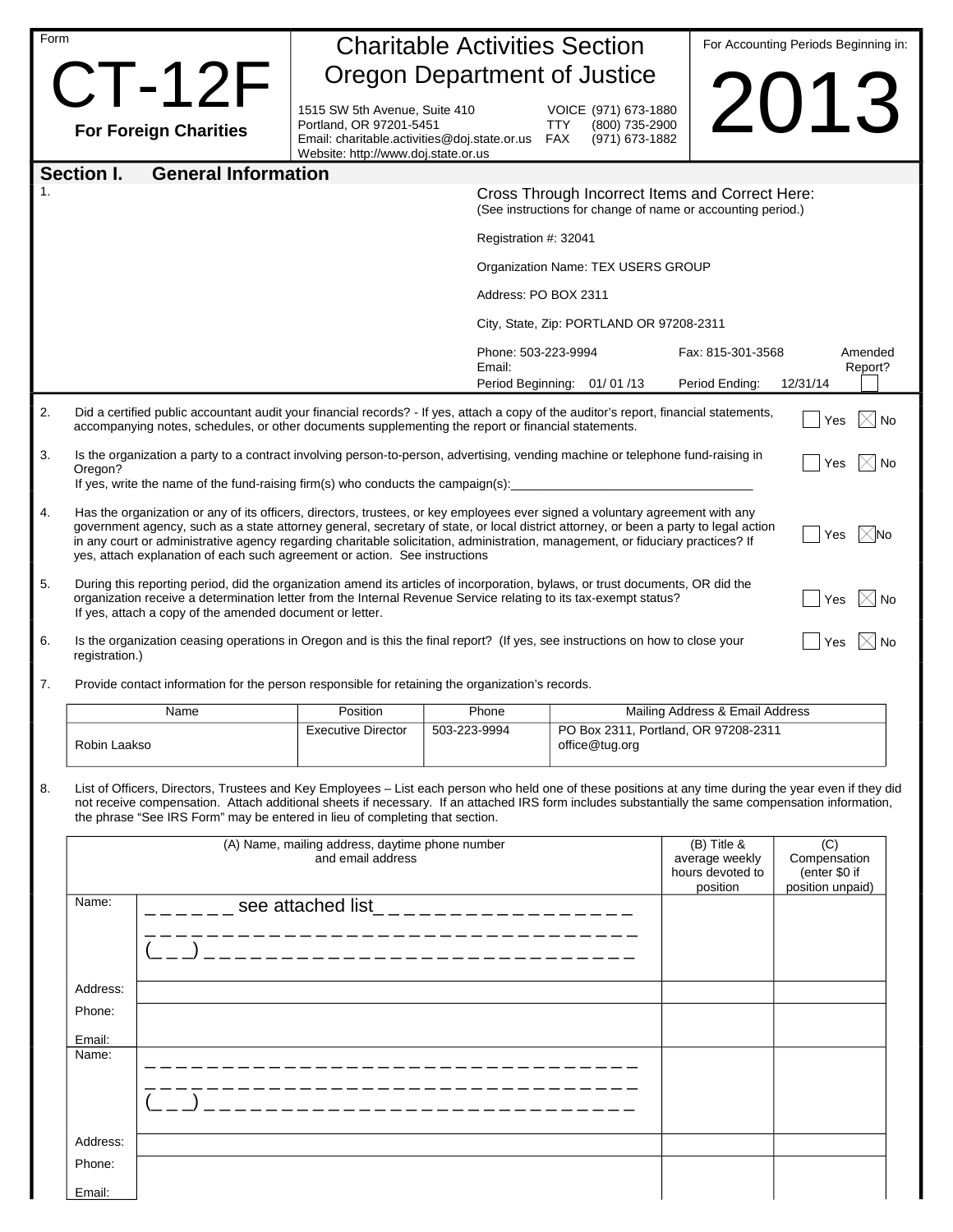|             | Name:                       |                                                                                                                                                                                                                                                                                                                   |     |                                       |     |                           |     |    |
|-------------|-----------------------------|-------------------------------------------------------------------------------------------------------------------------------------------------------------------------------------------------------------------------------------------------------------------------------------------------------------------|-----|---------------------------------------|-----|---------------------------|-----|----|
|             |                             |                                                                                                                                                                                                                                                                                                                   |     |                                       |     |                           |     |    |
|             |                             |                                                                                                                                                                                                                                                                                                                   |     |                                       |     |                           |     |    |
|             |                             | _________________                                                                                                                                                                                                                                                                                                 |     |                                       |     |                           |     |    |
|             | Address:                    |                                                                                                                                                                                                                                                                                                                   |     |                                       |     |                           |     |    |
|             | Phone:                      |                                                                                                                                                                                                                                                                                                                   |     |                                       |     |                           |     |    |
|             | Email:                      |                                                                                                                                                                                                                                                                                                                   |     |                                       |     |                           |     |    |
|             |                             |                                                                                                                                                                                                                                                                                                                   |     |                                       |     |                           |     |    |
|             |                             | <b>Fee Calculation</b>                                                                                                                                                                                                                                                                                            |     | <b>Form Continued on Reverse Side</b> |     |                           |     |    |
|             | <b>Section II.</b>          |                                                                                                                                                                                                                                                                                                                   |     |                                       |     | 750                       |     |    |
| 9.          |                             |                                                                                                                                                                                                                                                                                                                   |     |                                       | 9.  |                           |     |    |
|             |                             | Form 990; Line 9 on Form 990-EZ; or Part I, Line 12a on Form 990-PF.) (If estimated, or if organization claims no<br>Oregon revenue, attach explanation.)                                                                                                                                                         |     |                                       |     |                           |     |    |
| 10.         |                             |                                                                                                                                                                                                                                                                                                                   |     |                                       |     |                           | 10. | 10 |
|             |                             | (See chart below. Minimum fee is \$10, even if total revenue is a negative amount.) The revenue fee is determined by the amount on line 9.<br>Amount on Line 9<br><b>Revenue Fee</b>                                                                                                                              |     |                                       |     |                           |     |    |
|             | \$0<br>\$25,000             | \$24,999<br>\$10<br>\$49,999<br>\$25<br>$\blacksquare$                                                                                                                                                                                                                                                            |     |                                       |     |                           |     |    |
|             | \$50,000<br>\$100,000       | \$45<br>$\sim$<br>\$99,999<br>\$75<br>\$249,999<br>$\sim$ $-$                                                                                                                                                                                                                                                     |     |                                       |     |                           |     |    |
|             | \$250,000<br>\$500,000      | \$499,999<br>\$100<br>\$749,999<br>\$135                                                                                                                                                                                                                                                                          |     |                                       |     |                           |     |    |
|             | \$750,000<br>\$1,000,000 or | $\sim 10^{-11}$<br>\$999,999<br>\$170<br>more<br>\$200                                                                                                                                                                                                                                                            |     |                                       |     |                           |     |    |
| 11.         |                             | Oregon Net Assets or Fund Balances at the End of the                                                                                                                                                                                                                                                              |     | 750                                   |     |                           |     |    |
|             |                             | (If the Oregon amount is unknown, write the total net assets or fund balances from                                                                                                                                                                                                                                | 11. |                                       |     |                           |     |    |
|             | Form 990-PF.)               | Line 22 (end of year) on Form 990; Line 21 on Form 990-EZ; or Part III, Line 6 on                                                                                                                                                                                                                                 |     |                                       |     |                           |     |    |
|             |                             |                                                                                                                                                                                                                                                                                                                   | 12. | 750                                   |     |                           |     |    |
| 12.         |                             | Oregon Net Fixed Assets Used to Conduct Charitable Activities.<br>(If the Oregon amount is unknown, write \$0.)                                                                                                                                                                                                   |     |                                       |     |                           |     |    |
| 13.         |                             |                                                                                                                                                                                                                                                                                                                   |     |                                       | 13. | 0                         |     |    |
|             |                             | (Line 11 minus line 12. If less than \$50,000, write \$0.)                                                                                                                                                                                                                                                        |     |                                       |     |                           |     |    |
| 14.         |                             |                                                                                                                                                                                                                                                                                                                   |     |                                       |     |                           | 14. | 0  |
|             |                             | (Line 13 multiplied by .0001. If the fee is less than \$5, enter \$0. Not to exceed \$1,000. Round cents to the nearest whole dollar.)                                                                                                                                                                            |     |                                       |     |                           |     |    |
| 15.         |                             | Are you filing this report late? $ \times $ Yes<br>(If yes, the late fee is a minimum of \$20. $\overline{Y_{00}}$ may owe more depending on how late the report is. See Instruction 15 for additional information or contact the                                                                                 |     |                                       |     |                           | 15. | 20 |
|             |                             | Charitable Activities Section at (971) 673-1880 to obtain late fee amount.)                                                                                                                                                                                                                                       |     |                                       |     |                           |     | 30 |
| 16.         |                             |                                                                                                                                                                                                                                                                                                                   |     |                                       |     |                           | 16. |    |
|             |                             | (Add Lines 10, 14, and 15. Make check payable to the Oregon Department of Justice.)                                                                                                                                                                                                                               |     |                                       |     |                           |     |    |
| 17.         |                             | Attach a copy of the organization's federal 990 or other return and all supporting schedules and attachments that were filed with the IRS with the                                                                                                                                                                |     |                                       |     |                           |     |    |
|             |                             | exception that Form 990 & 990EZ filers do not need to attach a copy of their Schedule B. Also, if the organization did not file with the IRS or filed a 990-<br>N, but had Total Revenue of \$25,000 or more, or Net Assets or Fund Balances of \$50,000 or more, see the instructions as the organization may be |     |                                       |     |                           |     |    |
|             |                             | required to complete certain IRS forms for Oregon purposes only. If the attached return was not filed with the IRS, then mark any such return as "For<br>Oregon Purposes Only." If your organization files IRS Form 990-N (e-Postcard) please attach a copy or confirmation of its filing.                        |     |                                       |     |                           |     |    |
|             |                             |                                                                                                                                                                                                                                                                                                                   |     |                                       |     |                           |     |    |
|             | <b>Please</b>               | Under penalties of perjury, I declare that I have examined this return, including all accompanying forms, schedules, and attachments, and to<br>the best of my knowledge and belief, it is true, correct, and complete.                                                                                           |     |                                       |     |                           |     |    |
| <b>Sign</b> |                             | $\Rightarrow$                                                                                                                                                                                                                                                                                                     |     |                                       |     |                           |     |    |
| <b>Here</b> |                             |                                                                                                                                                                                                                                                                                                                   |     | 11/14/2014                            |     | <b>Executive Director</b> |     |    |
| Paid        |                             | Signature of officer                                                                                                                                                                                                                                                                                              |     | Date                                  |     | Title                     |     |    |
|             | Preparer's                  | $\Rightarrow$                                                                                                                                                                                                                                                                                                     |     |                                       |     |                           |     |    |
| Use Only    |                             | Preparer's signature                                                                                                                                                                                                                                                                                              |     | Date<br>Phone                         |     |                           |     |    |
|             |                             |                                                                                                                                                                                                                                                                                                                   |     |                                       |     |                           |     |    |
|             |                             | Preparer's name                                                                                                                                                                                                                                                                                                   |     | <b>Address</b>                        |     |                           |     |    |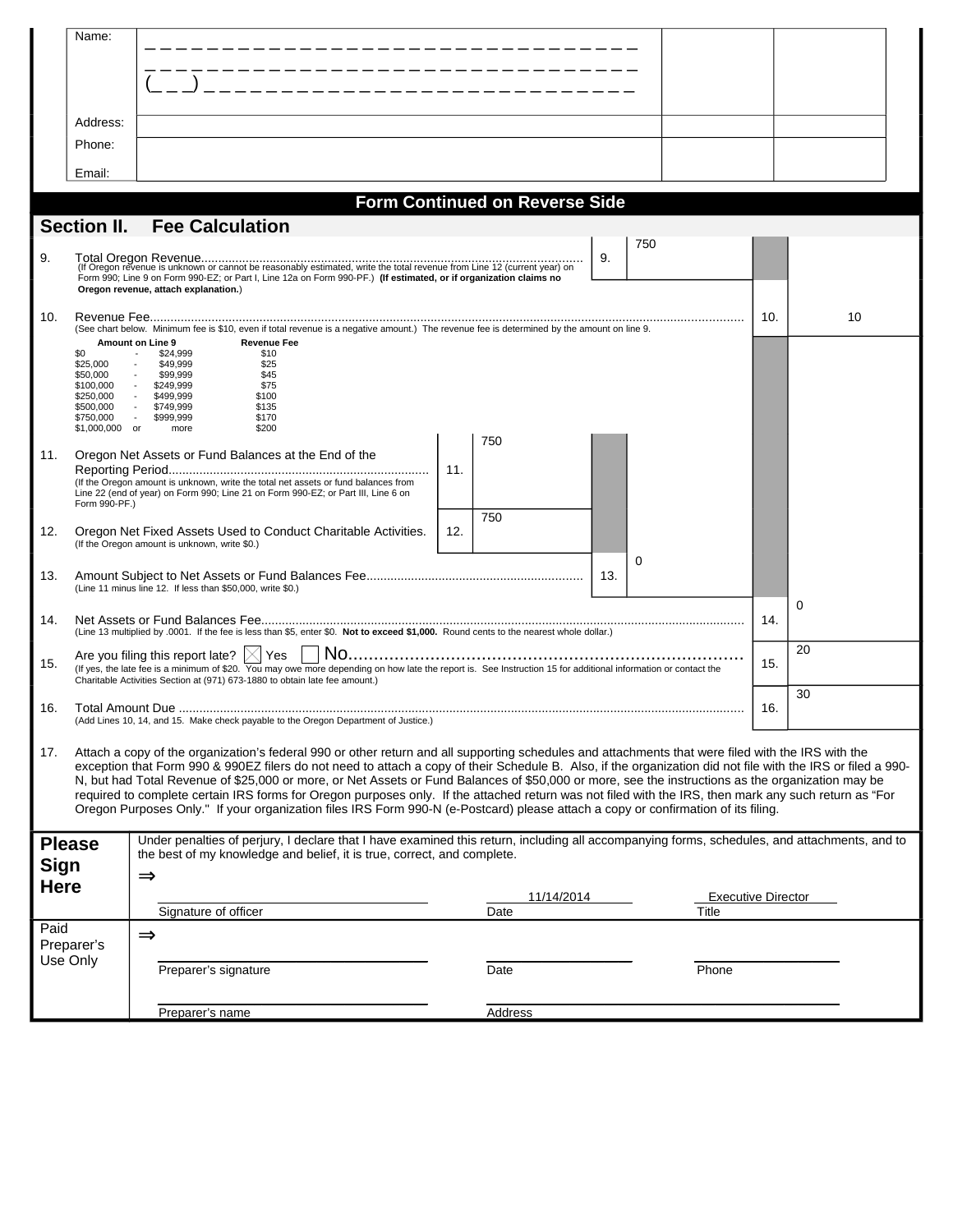# **2013 Form CT-12F Instructions**



# **General Instructions**

## **Purpose**

Oregon law charges the Attorney General with the duty and responsibility to represent the public's interest in connection with assets held for charitable purposes. The Attorney General carries out this responsibility by requiring organizations holding such assets to register and file periodic financial reports.

Once submitted, this Form and all attachments become a part of the public record. Any interested person may examine or obtain a copy of an annual report of a charitable organization by contacting the Charitable Activities Section.

# **Who Must File**

All organizations registered with the Charitable Activities Section of the Oregon Department of Justice must annually file Form CT-12, CT-12F, or CT-12S unless the Attorney General has specifically exempted the organization from the reporting requirements.

# **What Form to File**

File Form CT-12 if the organization is incorporated or organized in Oregon.

File Form CT-12F if the organization is incorporated or organized outside of Oregon. The Charitable Activities Section does not accept multi-state annual report forms in lieu of a completed Form CT-12F.

File Form CT-12S if the organization is a splitinterest trust that holds assets for the benefit of both charitable and non-charitable beneficiaries.

If the organization does not fit within any of the above categories, file Form CT-12.

**The form year should match the starting year of the fiscal period covered by the report.**

## **Due Date**

The Form, all required attachments and schedules, and payment of fees are due in the Charitable Activities Section's office no later than 4 months and 15 days after the end of the organization's fiscal year. If the due date falls on a weekend or legal holiday, the due date is the next business day.

The Charitable Activities Section does not use the postmark date to determine whether an organization has filed timely. Instead, filings are considered to have been made timely if they are physically received within 5 business days after the due date. All filings received more than 5 business days after the due date will be assessed a late charge. See Instruction 15 Late Fees.

## **Extensions for Filing and Paying Fees**

An organization may apply for an extension of time to file. Extension requests must be received on or before the due date of the report to avoid a late fee. The maximum available extension period is 180 days. An extension to file is also an extension to pay any associated fees. Therefore, estimated payments should not be included with extension requests.

Extensions may be requested through the Department of Justice website at http://www.doj.state.or.us/charigroup/pages/how toextend.aspx. Follow the instructions carefully to ensure that the Charitable Activities Section receives your request. Please contact our office if you have any questions about the online extension process or are experiencing difficulties with your online request.

The organization may also submit a written request or a copy of the organization's federal extension request (IRS Form 8868) **so long as the Charitable Activities Section receives the request or copy before the due date of the report.** A written request should specify the length of and reason for the requested extension. The organization's 4 or 5-digit registration number should be noted on the top of all extension requests. If you would like acknowledgement that your extension request has been received, you should enclose an additional copy of the request and a selfaddressed, stamped envelope.

The Charitable Activities Section will not provide formal notice that the organization's extension request has been approved. Instead, the organization should assume that its extension request has been granted unless you hear otherwise from our office. In the event your request is denied, to avoid a late fee, the annual report must be submitted by the later of the due date or within 10 days after the organization receives notice of denial of the requested extension.

**Important Note**—**An extension request filed with the IRS or the Oregon Department of Revenue does NOT act as an extension with the Charitable Activities Section unless a copy** **is submitted to the Charitable Activities Section by the due date.**

# **Record Keeping**

Please retain a copy of this report and all supporting documentation for at least five years after the due date.

# **Rounding and Blank Lines**

Round all amounts on the report to the nearest whole dollar. Drop amounts under 50 cents and increase amounts from 50 to 99 cents to the next whole dollar. If the amount is zero write "\$0."

Do not leave any line blank.

## **Important Reminders**

**Important information about mandatory IRS filing requirements and loss of tax exempt status.** Most tax-exempt organizations other than churches must file a yearly return or notice with the IRS. Recent changes in law now require the IRS to revoke the tax exempt status of any organization that has failed to file an IRS return or notice for three consecutive years.

Please refer to http://www.irs.gov/eo for more information about these requirements.

**Important information regarding Social Security numbers (SSNs)** – **Forms submitted to this office become a public record. In order to protect the privacy of named individuals, you should redact any SSNs (if used) from copies of any IRS forms submitted. Although we endeavor to redact social security numbers from any forms we receive, we request your assistance in safeguarding this information by not including it in your submission.**

A minimum late fee of \$20 will be charged for reports or payments not received by their due date. However, the late fee may be more than \$20 depending on how long the report or payment is overdue. See Instruction 15 for additional details.

# **How to Contact the Charitable Activities Section**

To obtain blank forms, technical assistance or information about a charitable organization,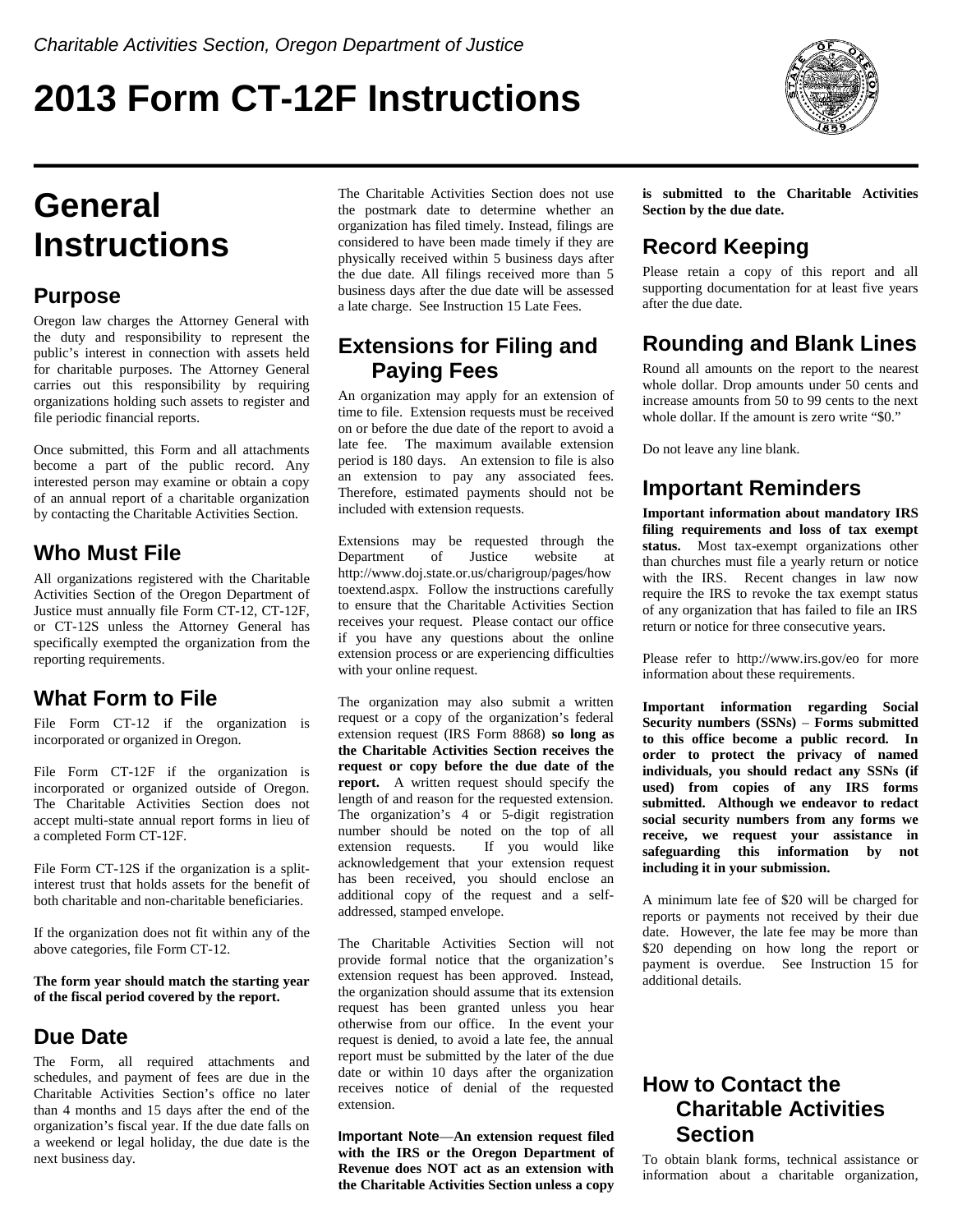contact the Charitable Activities Section or visit our website at:

 Charitable Activities Section Oregon Department of Justice 1515 SW 5<sup>th</sup> Ave, Suite 410 Portland, OR 97201-5451 Phone: (971)673-1880 TTY: (800)735-2900 Fax: (971)673-1882 Email: charitable.activities@doj.state.or.us Website: http://www.doj.state.or.us

## **Where to File**

Send completed Forms and any corresponding payment of fees to the above address. The Charitable Activities Section does not accept filings by Fax, Email, or electronic submission.

# **Line Instructions**

## **Section I.**

## **General Information**

## *1. Missing or Incorrect Information*

The Charitable Activities Section sends a Form preprinted with name, address contact information and registration number to all registered organizations. If the organization has received one of these preprinted Forms, provide any missing or corrected information. If the organization is completing a blank Form, provide the requested information in this section.

#### **Name Changes**

If applicable, write the organization's new legal name. Attach a copy of the filed amended articles of incorporation that changed the organization's name.

#### **Address and Phone Number Changes**

If applicable, write the new address where mail for the organization should be directed in the future. If applicable, write the new daytime phone number and fax machine number for the organization.

#### **Accounting Year Changes**

If applicable, write the organization's new or short reporting period. Preprinted forms are based upon the accounting period we have on record for the organization. If the organization has changed its fiscal year or is filing a final report for a period less than 12 months, the shortened period covered by the report must be noted here. If the organization is filing a final report, also see the instructions for line 6 for closing requirements.

**Short Year Report**—If the organization is filing a shortened report due to a change in fiscal year, see the instructions for line 13 for calculation of prorated Net Assets or Fund Balances fee.

#### **Amended Reports**

If amending previously submitted information for the same accounting period, check the amended report box. Either complete a blank form that includes the amended information or provide a copy of the previously submitted form that clearly shows what information is being amended. Submit any additional fee due with the amended report.

# *2. Independent Audit*

Check yes if the organization had an independent audit of its financial records performed by a certified public accountant. **Attach a copy of the auditor's report, the financial statements, the accompanying notes, schedules, or other documents supplementing the report or financial statements.** Do not submit copies that are professionally bound.

## *3. Professional / Commercial Fund-Raising*

Check yes if the organization entered into a contract with a for-profit company or a mutual benefit nonprofit company to conduct in-person, advertising, vending machine, or telephone solicitations in Oregon on its behalf. **Write the name(s) of the fund-raising firm(s) who conducted the Oregon campaign in the space provided**.

# *4. Disclosure of Legal Action*

Check yes if the organization or any of its officers, directors, trustees or key employees ever signed a voluntary agreement with any government agency, such as a state attorney general, secretary of state, or local district attorney, or been a party to legal action in any court or administrative agency regarding charitable solicitation, administration, management, or fiduciary practices. This includes assurances of voluntary compliance or discontinuance involving the organization or any other proceeding in which the organization or any current officer, director, trustee, or key employee is subject to any injunction, order, or pending action relating to the solicitation of contributions, or administration of charitable assets. **Attach a written explanation of each such action or agreement, including the agency involved and the allegations. Also, attach a copy of any agreements or actions that occurred in the current reporting period.**

## *5. Amendments to Articles of Incorporation, Bylaws, or Tax-Exempt Status*

Check yes if during the reporting period the organization amended its articles or bylaws, or if the IRS issued a new tax-exempt status ruling for the organization, including revocation.

**Important Note**—Attach copies of amendments to articles of incorporation bearing the Secretary of State's file stamp, signed and dated copies of amended bylaws, and/or IRS determination letters.

# *6. Final Report*

Check yes if this is the final report for the organization.

If foreign organization is dissolving, discontinuing solicitations of Oregon residents, no longer receiving other payments from persons in Oregon, or no longer holding assets or conducting charitable activities in Oregon and would like to close its registration file, the organization must provide written notice to this office in addition to a final report. The notice may be provided through a letter, but the letter must confirm that the organization does not intend to conduct further solicitations or activities in Oregon, or receive other payments from persons in Oregon and holds no assets in the state.

Organizations are required to file reports covering all fiscal periods in which the organization was registered. Accordingly, a final report must cover the fiscal period in which the written notice requesting closure of the registration was received.

**Important Note**—Foreign organizations which intermittently conduct solicitations or charitable activities in Oregon may wish to remain registered during periods of inactivity. The length of time required to reregister may cause substantial delays in future solicitation events.

# *7. Who Keeps the Books?*

Indicate the person to be contacted if the organization's books need to be accessed for information or review. Either a business or personal phone number and mailing address are acceptable.

## *8. Officers, Directors, and Other Key Employees*

List each person who was an officer, director, trustee, or key employee (defined below) of the organization at any time during the year even if they are a volunteer and do not receive any compensation from the organization. Give the daytime phone number and preferred mailing address at which officers, etc., want the Charitable Activities Section to contact them.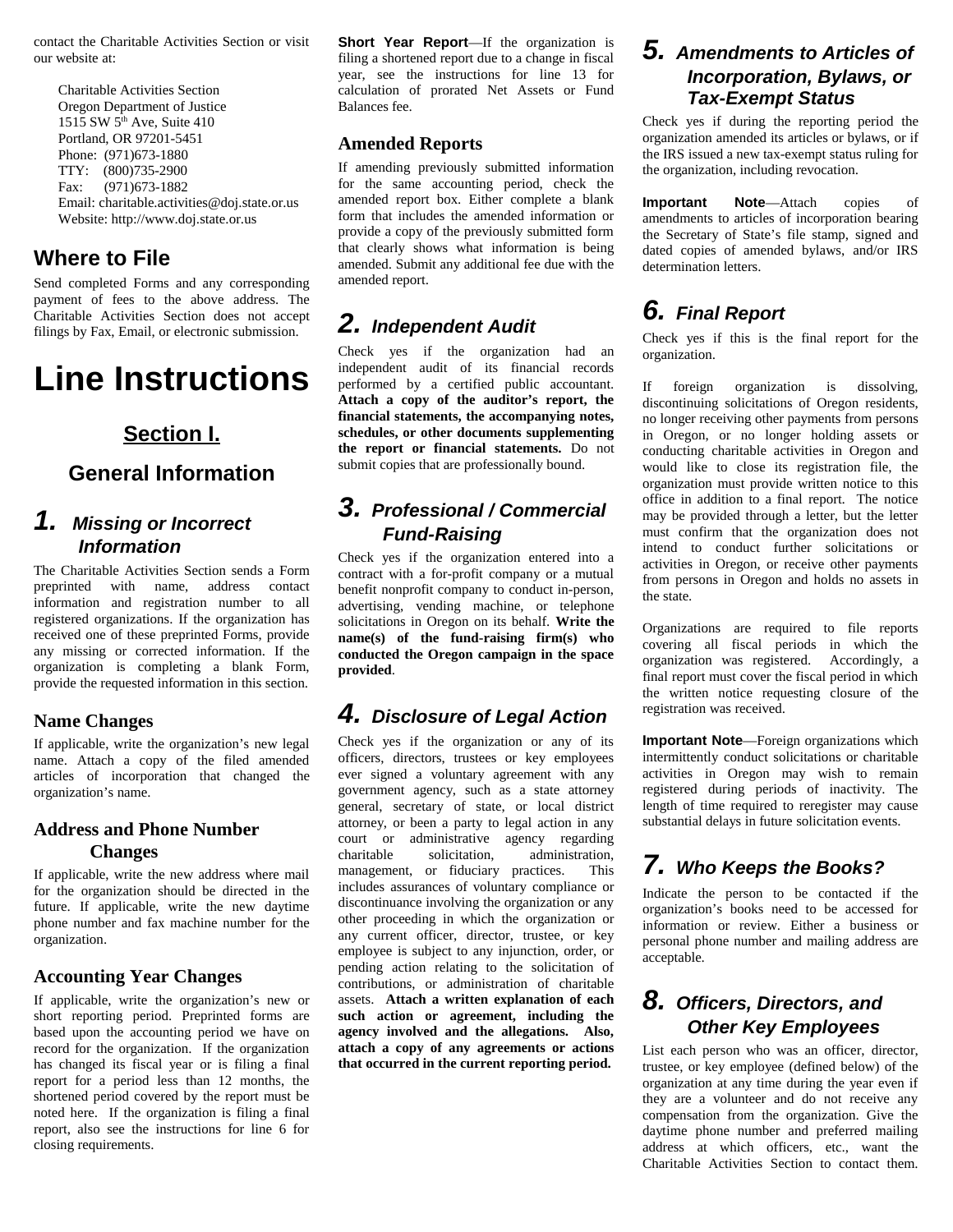Use an attachment if there are more persons to list than there are lines available.

A failure to fully complete this part can subject the organization to penalties for filing an incomplete Form.

A **"key employee"** is any person having responsibilities or powers similar to those of officers, directors, or trustees. The term includes the chief management and administrative officials of an organization (such as executive director) but does not include the heads of separate departments or smaller units within an organization.

A chief financial officer and the officer in charge of administration or program operations are both key employees if they have the authority to control the organization's activities, it's finances, or both. The "heads of separate departments" reference applies to persons such as the head of the radiology department or coronary care unit of a hospital or the head of the chemistry or history or English department at a college. These persons are managers within their specific areas but not for the organization as a whole and, therefore, are not key employees.

#### Column (C)

If an IRS form is attached that includes complete and accurate compensation information the phrase "See IRS Form" may be entered in lieu of completing this section.

Otherwise, for each person listed, report the total amount of compensation paid or deferred for payment to a later date, including salary, fees, bonuses, benefits, taxable allowances or reimbursements, the value of noncash compensation, and severance payments.

Enter a zero in column (C) if the person was a volunteer and was not paid or did not accrue any compensation during the reporting year.

The organization may provide an attachment to explain the entire compensation package for any person listed in this part, including whether the compensation includes the payment of amounts previously deferred.

### **Section II.**

### **Fee Calculation**

# **9. Total Oregon Revenue**

Enter the Total Revenue earned from persons or businesses located in Oregon. If the organization does not have a method for identifying or reasonably estimating the Oregon portion, enter the organization's Total Revenue. If the Oregon portion reported was calculated using a reasonable estimate, note on the Form that an estimate was used and identify the method that was used. Do not use an estimate if the amount of Total Oregon Revenue is known or readily available.

The Charitable Activities Section has adopted the definition for "Total Revenue" used by the Internal Revenue Service. If the organization completed an IRS Form for this reporting period, the Total Revenue figure should come from the line number listed:

- IRS Form 990, Part I, line 12 (current year)
- IRS Form 990-EZ, Part I, line 9
- IRS Form 990-PF, Part I, line 12a

If the organization was not required to complete an IRS Form a summary of what constitutes Total Revenue is provided within these instructions. A more detailed definition can be found in the IRS instructions for the listed Forms.

"Total Revenue" includes such items as:

- contributions
- gifts
- grants
- donated real property
- donated thrift items
- membership dues & assessments
- program service revenue
- government fees & contracts
- interest income
- dividend income
- net rental gain or loss as determined by gross rental income less rental expense
- other investment income
- gain or loss on sales of assets other than inventory as calculated by gross sale price less cost or other basis
- gain or loss from special events & activities which may include bingo games, raffle events, Monte Carlo events, dinners, and door-to-door sales of merchandise as calculated by gross proceeds minus direct expenses
- gain or loss on sale of inventory as calculated by sales price less returns & allowances and the cost of goods sold
- all other sources of revenue.

To report contributions received in a form other than cash, use the market value as of the date of the contribution. When market value cannot be readily determined, use an appraised or estimated value

To determine the amount of any noncash contribution that is subject to an outstanding debt, subtract the debt from the property's fair market value in assigning a value to the revenue received.

"Fair market value" is the amount a reasonable person would pay for the item at the time it was donated to the organization.

**Important Note**—Do not include the value of services donated to the organization, or items such as the free use of materials, equipment, or facilities in reporting Total Revenue.

**Important Note**—If Total Revenue is zero, attach an explanation of why Total Revenue is zero and indicate whether the organization plans to continue operations in Oregon. See the instructions for line 6 if this is the organization's final report.

# *10. Revenue Fee*

Use the total Oregon revenue figure from **line 9** to calculate the revenue fee according to the following schedule.

#### **Revenue Fee Schedule**

| <b>Amount on Line 9</b> | <b>Revenue Fee</b> |         |          |
|-------------------------|--------------------|---------|----------|
| \$<br>O                 |                    | 24.999  | 10<br>\$ |
| 25,000                  |                    | 49.999  | 25       |
| 50,000                  |                    | 99.999  | 45       |
| 100,000                 |                    | 249,999 | 75       |
| 250,000                 |                    | 499.999 | 100      |
| 500,000                 |                    | 749,999 | 135      |
| 750,000                 |                    | 999,999 | 170      |
| 1,000,000               | nr                 | more    | 200      |
|                         |                    |         |          |

The maximum amount subject to a revenue fee is \$1,000,000. The maximum revenue fee is \$200. The minimum revenue fee is \$10, even if total revenue is a negative amount.

## *11. Oregon Net Assets or Fund Balances at the End of the Reporting Period*

Enter the amount of Net Assets or Fund Balances at the end of the reporting period which were held in Oregon. If the organization does not have a method for identifying or reasonably estimating Oregon Net Assets or Fund Balances at end of year, enter the organization's total Net Assets or Fund Balances. If the Oregon portion reported was calculated using a reasonable estimate, note on the Form that an estimate was used and identify the method that was used.

The Charitable Activities Section has adopted the definitions for "Net Assets" and "Fund Balances" used by the Internal Revenue Service. If the organization completed one of the following IRS Forms for this reporting period, the Net Assets or Fund Balances figure should come from the line number listed:

- IRS Form 990, Part I, line 22 (end of year)
- IRS Form 990-EZ, Part I, line 21
- IRS Form 990-PF, Part III, line 6

If the organization was not required to complete one of these IRS Forms a summary of what constitutes Net Assets or Fund Balances is provided within these instructions. A more detailed definition can be found in the IRS instructions for the listed Forms.

Net Assets and Fund Balances refer to the organization's assets minus liabilities.

"Assets" are items of value to the organization, such as cash, receivables less any allowance for doubtful accounts, inventory, prepaid expenses, investments, land, buildings & equipment less any accumulated depreciation if the organization records depreciation.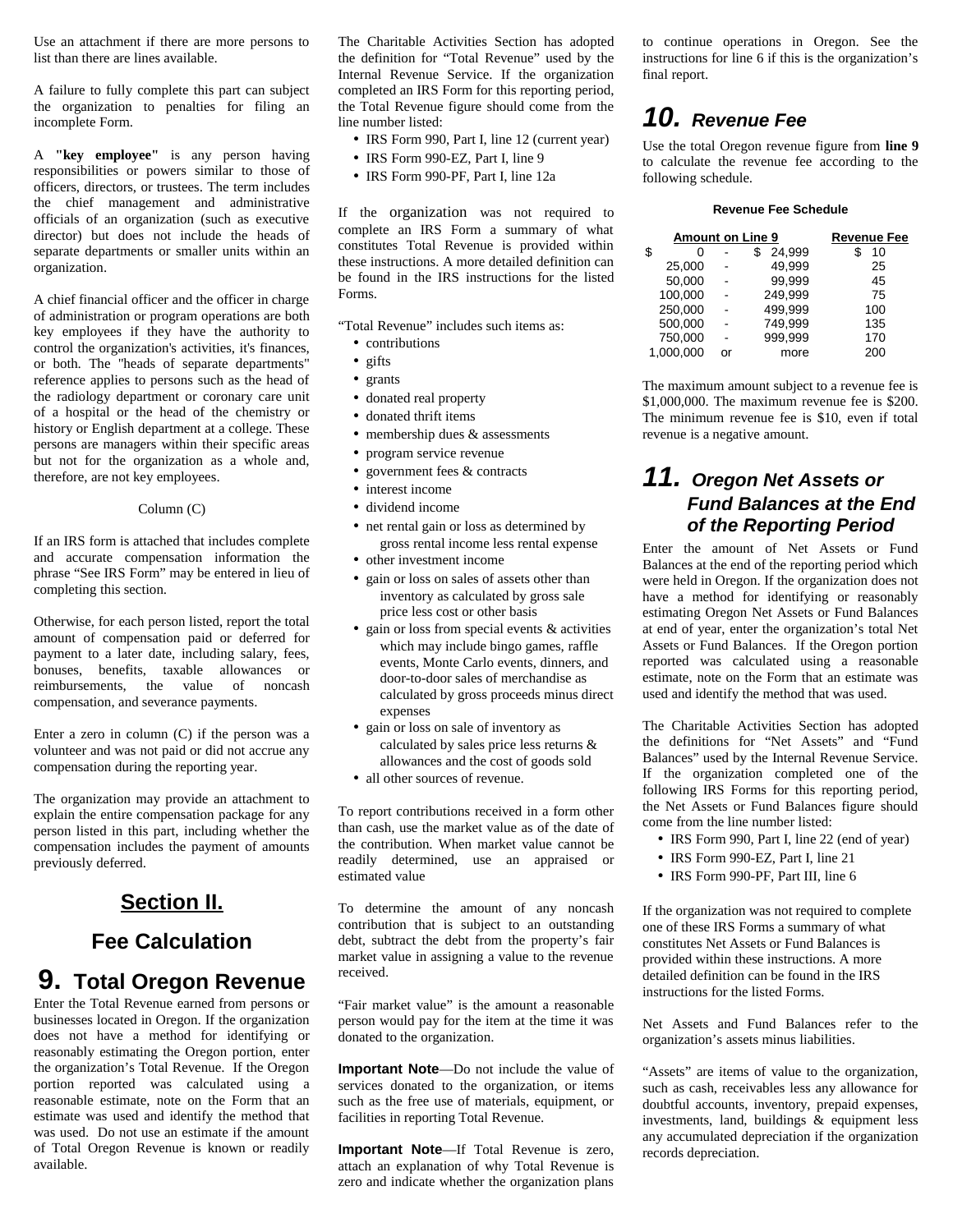"Liabilities" are the amount of debts and obligations owed by the organization, such as accounts payable, accrued expenses, deferred revenue, loans, and mortgages.

### *12. Oregon Net Fixed Assets Used to Conduct Charitable Activities*

Enter the amount of the organization's Net Fixed Assets that were held in Oregon for use in the operation of charitable activities at the end of the reporting period. If the organization does not have a method for identifying Oregon net fixed assets used to conduct charitable activities, enter \$0.

**Important Note**—You should not include any cash, bank accounts, stock holdings, investment accounts, or other liquid assets in Line 12. Line 12 should only include fixed assets that are used for charitable purposes, such as land, buildings, or equipment.

The following instructions provide guidance on how to calculate Net Fixed Assets and where the amount may be located on the organization's tax return.

The Charitable Activities Section defines "Net Fixed Assets" as the organization's book value (cost or other basis less accumulated depreciation) of all owned land, buildings, or equipment **that are used directly for charitable purposes**. For example, if the charity owns and operates a museum, the building that houses the museum is a net fixed asset. However, undeveloped land, a building owned and used for rental income, or any other fixed asset used for investment purposes should not be included in Line 12. Accordingly, the net fixed assets used for charitable purposes on Line 12 may be less than the organization's total net fixed assets.

If the organization completed one of the following IRS Forms for this reporting period and all its Net Fixed Assets are held for use in conducting charitable activities, the figure should come from the line number listed:

- IRS Form 990, Part X, line 10c
- IRS Form 990-EZ, Part II, line 23B
- IRS Form 990-PF, Part II, line 14b

If the organization was not required to complete one of these IRS Forms, this figure will need to be calculated from the organization's accounting records.

## *13. Amount Subject to Net Assets or Fund Balances Fee*

Subtract line 12 from line 11. If the result is less than \$50,000 enter \$0 on line 13. If the result is more than \$10,000,000 enter \$10,000,000.

| Example $#1$ | line 11 | \$100,000 |          |
|--------------|---------|-----------|----------|
|              | line 12 | (25,000)  |          |
|              |         | 75,000    |          |
|              | line 13 |           | \$75,000 |

| Example #2 | line $11$<br>line 12 | \$100.000<br>(80,000)<br>20,000 |  |
|------------|----------------------|---------------------------------|--|
|            | line 13              |                                 |  |

**Important Note**—If the organization is filing a short report of less than one year due to a change in accounting periods, the amount entered on line 13 should be prorated by the number of months covered by the report. To determine the prorated amount, divide the amount determined above by 12 and multiply by the number of months covered by the short report. No similar proration should be made if the short report is due to the initial or final reporting period.

# *14. Net Assets or Fund Balances Fee*

Multiply the amount subject to a Net Assets or Fund Balances fee from line 13 by .0001 and enter this figure on line 14. Round to the nearest whole dollar. If the result is less than \$5 enter \$0. If the result is more than \$1,000 enter \$1,000.

# *15. Late Fees*

If the report is not filed or the fee is not paid by the due date (or the extended due date), an initial late fee of \$20 will be due. If the report or payment remains outstanding more than 13 months past the end of the fiscal year covered by the report, the late fee will increase to \$50. If the delinquency is not corrected within 16 months of the end of the fiscal year covered by the report, the late fee increases to \$100.

| Fiscal  | Late          | Late           | Late       |  |
|---------|---------------|----------------|------------|--|
| Year    | Report        | Report         | Report     |  |
| End     | Received      | Received       | Received   |  |
| Dates   | <b>Before</b> | <b>Between</b> | After This |  |
|         | <b>This</b>   | These          | Date       |  |
|         | Date          | Dates          |            |  |
| Late    |               |                |            |  |
| Fee:    | \$20          | \$50           | \$100      |  |
| 12/31/1 | 2/1/15        | $2/1/15-$      | 4/30/15    |  |
| 3       |               | 4/30/15        |            |  |
| 1/31/14 | 3/1/15        | 3/1/15         | 5/31/15    |  |
|         |               | 5/31/15        |            |  |
| 2/28/14 | 4/1/15        | $4/1/15-$      | 6/30/15    |  |
|         |               | 6/30/15        |            |  |
| 3/31/14 | 5/1/15        | $5/1/15$ -     | 7/31/15    |  |
|         |               | 7/31/15        |            |  |
| 4/30/14 | 6/1/15        | $6/1/15$ -     | 8/31/15    |  |
|         |               | 8/31/15        |            |  |
| 5/31/14 | 7/1/15        | $7/1/15$ -     | 9/30/15    |  |
|         |               | 9/30/15        |            |  |
| 6/30/14 | 8/1/15        | $8/1/15 -$     | 10/31/15   |  |
|         |               | 10/31/15       |            |  |
| 7/31/14 | 9/1/15        | $9/1/15$ -     | 11/30/15   |  |
|         |               | 11/30/15       |            |  |
| 8/31/14 | 10/1/15       | 10/1/15-       | 12/31/15   |  |
|         |               | 12/31/15       |            |  |
| 9/30/14 | 11/1/15       | 11/1/15-       | 1/31/16    |  |
|         |               | 1/31/16        |            |  |
| 10/31/1 | 12/1/15       | 12/1/15-       | 2/28/16    |  |
| 4       |               | 2/28/16        |            |  |
| 11/30/1 | 1/1/16        | $1/1/16$ -     | 3/31/16    |  |
| 4       |               | 3/31/16        |            |  |
|         |               |                |            |  |

The above late fees apply automatically. The Department has the authority to obtain additional civil penalties against the organization and its officers and directors or take other administrative action in connection with the failure to file timely reports.

# *16. Total Amount Due*

Add lines 10, 14 and 15. This is the total amount due. Make check or money order payable to the "Oregon Department of Justice". The Department does not accept payment by credit card. Do not send cash. Mail payment together with the report to:

> **Charitable Activities Section Oregon Department of Justice 1515 SW 5th Avenue, Suite 410**

**Important Note**—Indicate on the check the organization's 4 or 5-digit Oregon Department of Justice registration number. The registration number is located on line 1 of the preprinted Form CT-12F or can be obtained by contacting the Charitable Activities Section.

# *17. IRS Forms, Schedules, and Attachments*

**All organizations must attach a complete copy of all forms, supporting schedules, and attachments filed with the IRS, except publicly supported charities are not required to attach the Schedule B, Listing of Contributors.**

Even if your organization is not required to file a Form 990, 990-EZ, or 990-PF with the IRS, if the organization's revenues or net assets exceed certain thresholds, it may be required to complete one of these forms for Oregon purposes to meet the Charitable Activities Section's filing requirements.

In general, if your organization's total revenues are at least \$25,000, or its assets are more than \$50,000, you may be asked to complete a 990EZ or 990 for Oregon purposes only. If the organization has not filed the form with the IRS, it should be noted on the form that it is for Oregon purposes only.

Additional instructions are provided below for 990-N filers and for organizations that do not file any type of 990 with the IRS.

**For 990-N Filers**—If your organization does not complete an IRS Form 990 or 990-EZ because it files an IRS form 990-N, the Charitable Activities Section will consider suspending the requirement to file a Form 990 or 990-EZ for Oregon purposes.

If the organization filed an IRS Form 990-N because its gross receipts are normally \$50,000 or less and the organization's assets are less than \$50,000 the organization may submit a copy of its 990-N in lieu of completing an IRS Form 990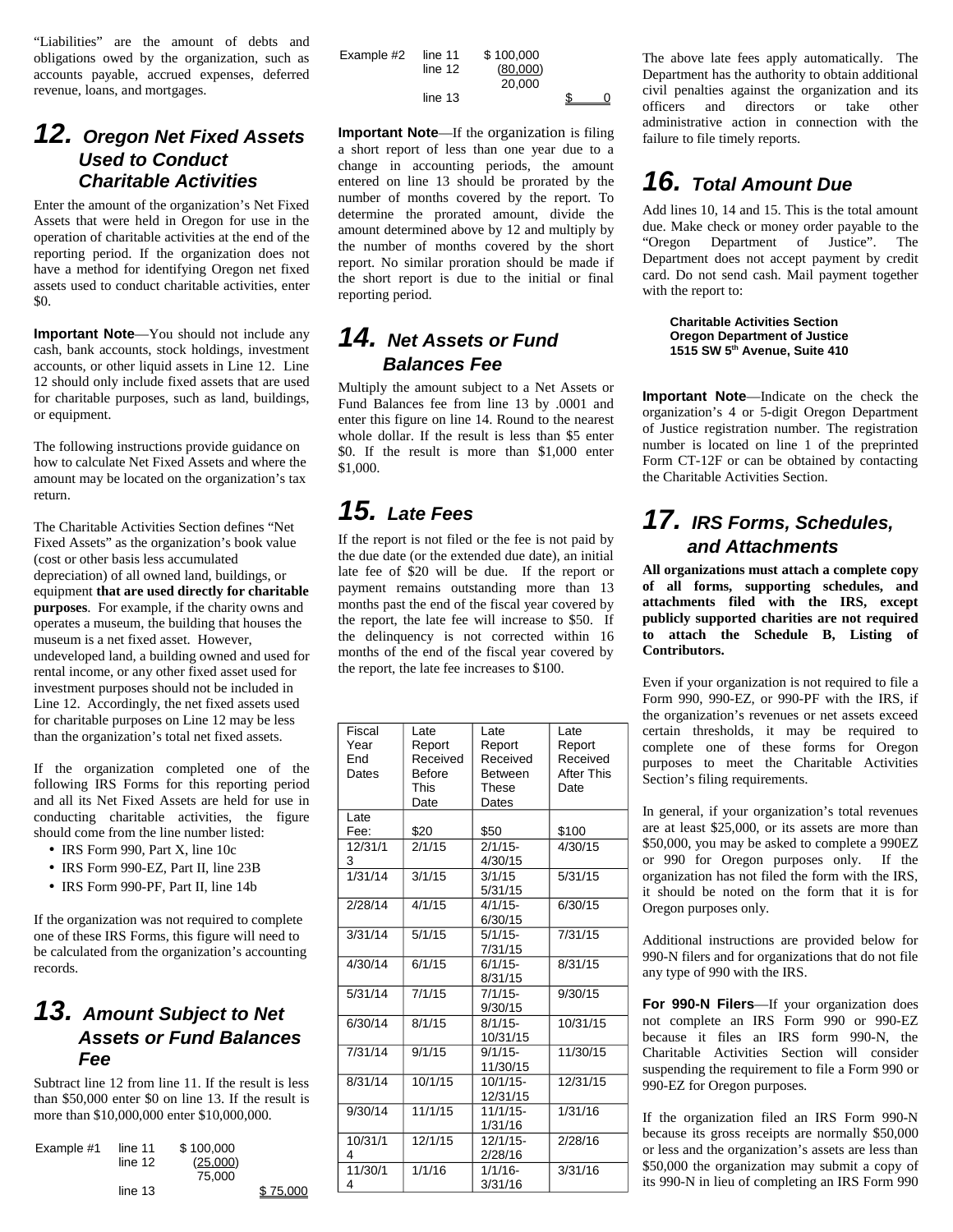or 990-EZ for Oregon purposes. Our office will contact the organization if additional information is required.

If the organization files an IRS Form 990-N because its gross receipts are normally \$50,000 or less, but its assets are more than \$50,000, please contact this office in writing if you would like the Charitable Activities Section to consider suspending the requirement to file an IRS Form 990 or 990-EZ for Oregon purposes. The amount of assets in excess of \$50,000 is material to consideration of suspension requests. Please include a balance sheet or similar statement listing your assets to expedite review of your request.

**For organizations that do not file a 990/990-EZ/990-N with the IRS**. Please attach to your CT-12F a copy of your Form 1120 or 1120-A or other return your organization has filed with the IRS for the reporting period. We will contact you if this office determines that a 990-EZ or 990 is required for Oregon purposes.

**Important Note**—Organizations which file Form 990 or 990-EZ with the IRS are not required to attach the Schedule B listing of contributors to filings with the Charitable Activities Section. However, if voluntarily submitted, the schedule of contributors may be made available for public inspection.

This exclusion does not apply to Form 990-PF filers who must submit their schedule of contributors.

**Important Note for CPAs/Paid Preparers/Beneficiaries –** Forms submitted to this office become a public record. In order to protect the privacy of named individuals, you should redact Social Security Numbers (if used) from the copy of the IRS Form 990/990-EZ/990PF/5227/1041-A (Schedule K) submitted to this office. Although we endeavor to redact social security numbers from any forms we receive, we request your assistance in safeguarding this information by not including it in your submission.

#### **Signature Block**

To make the return complete, an authorized officer must sign in the space provided. For a corporation this officer may be the president, vice president, treasurer, assistant treasurer, chief financial officer, or other corporate officer, such as tax officer. Signature stamps and labels are not acceptable.

In the paid preparer's information section, include the name, daytime phone number, and address of any person who was paid by the organization to complete this report.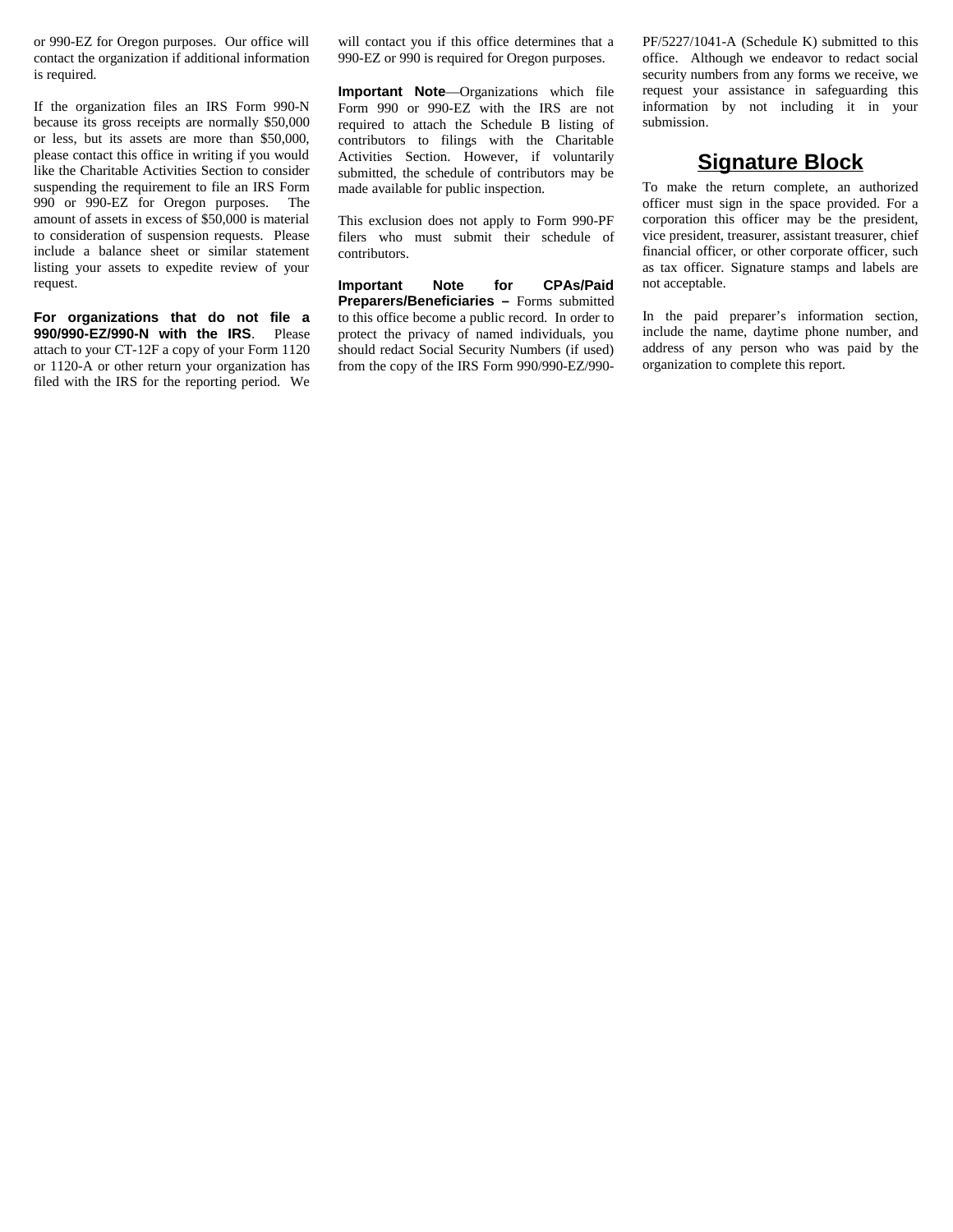# **Contact the Following Agencies for Assistance**

# **Charitable Activities Section**

Oregon Department of Justice 1515 SW 5<sup>th</sup> Avenue, Suite 410 Portland, Oregon 97201-5451 Phone: (971)673-1880 TTY: (800)735-2900 Fax: (971)673-1882 Email: charitable.activities@doj.state.or.us Website: *http://www.doj.state.or.us*

#### *Issues*

- Questions about annual reports for charitable organizations-Forms CT-12, CT-12F, and CT-12S
- Registration of charitable organizations and trusts
- Merging nonprofit organizations
- Dissolving nonprofit organizations
- Reporting illegal activity by nonprofit organizations
- Serving as a board member of a nonprofit organization
- Information about charitable organizations and copies of annual reports
- Questions about raffles and other charitable gaming

#### *Forms*

- RF-C, Registration Form for Charitable **Organizations**
- RF-T, Registration Form for Trusts
- CT-12, Annual Report Form for Oregon **Charities**
- CT-12F, Annual Report Form for Foreign **Charities**
- CT-12S, Annual Report Form for Split-Interest Trusts
- Closing Form

#### *Publications*

- Oregon Wise Giving Guide
- A Guide to Non-Profit Board Service in Oregon

#### *Oregon Revised Statutes*

- Chapter #65, Nonprofit Corporations
- Chapter #128, Trusts; Charitable Activities
- Chapter #130, Uniform Trust Code
- Chapter #464, Charitable Gaming
- Chapter #646, Trade Practices & Antitrust Regulation

### *Oregon Administrative Rules*

• Chapter #137-010-0005 *et seq.*

## **Internal Revenue Service**

Phone: (877)829-5500 Website: *http://www.irs.gov*

#### *Issues*

- Obtaining federal tax identification number or federal tax-exempt status
- Completing federal tax forms

#### *Forms*

- 990, Return of Organization Exempt From Income Tax
- 990-EZ, Short Form Return of Organization Exempt From Income Tax
- Schedule A, for Form 990 and 990-EZ
- 990-PF, Return of Private Foundation
- 990-T, Exempt Organization Business Income Tax Return
- 990-W, Estimated Tax on Unrelated Business Taxable Income for Tax-Exempt Organizations
- 1023, Application for Recognition of Exemption Under §501(c)(3)
- 1024, Application for Recognition of Exemption Under §501(a)
- 1041, U.S. Income Tax Return for Estates and Trusts
- 1041-A, U.S. Information Return Trust Accumulation of Charitable Amounts
- 1128, Application to Adopt, Change, or Retain a Tax Year
- 4720, Return of Certain Excise Taxes on Charities and Other Persons
- 5227, Split-Interest Trust Return
- 5768, Election/Revocation of Election by an Eligible Section 501(c)(3) Organization to Make Expenditures to Influence Legislation
- 8822, Change of Address
- 8868, Application for Extension of Time to File an Exempt Organization Return

#### *Publications*

- Pub. 526, Charitable Contributions
- Pub. 538, Accounting Periods and Methods
- Pub. 557, Tax-Exempt Status for Your **Organization**
- Pub. 583, Starting a Business and Keeping Records
- Pub. 598, Tax on Unrelated Business Income of Exempt Organizations
- Pub. 3079, Gaming Publication for Tax-Exempt Organizations

## **Veterans' Services**

If you are or know a veteran and would like more information about benefits, please see DOJ Veterans Resources available through the

#### Department of Justice's website at: *http://www.doj.state.or.us*